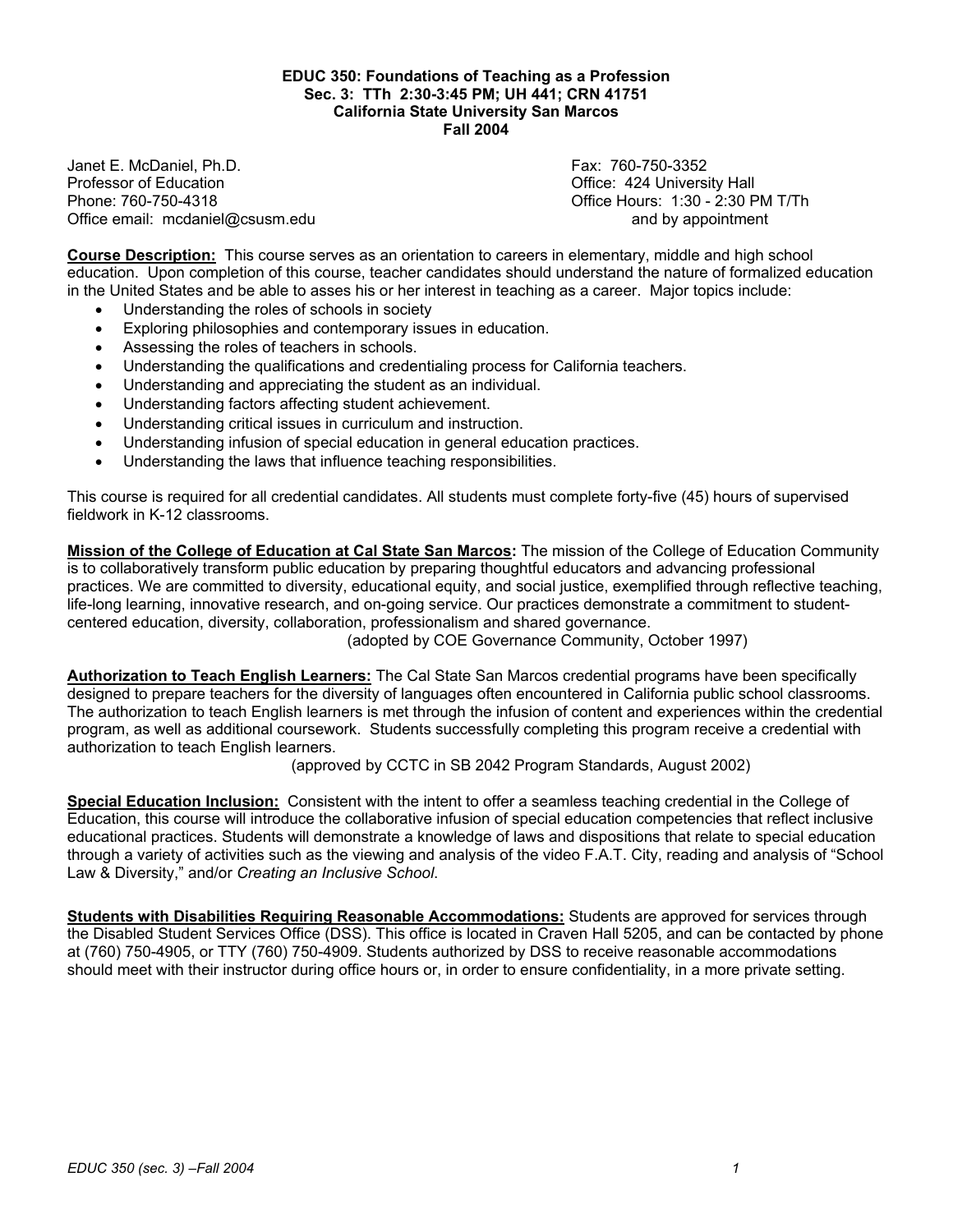**College of Education Attendance Policy:** Due to the dynamic and interactive nature of courses in the College of Education, all students are expected to attend all classes and participate actively. Absences and late arrivals/early departures will affect the final grade. A minimum grade of C+ is required in Educ 350 to qualify as prerequisite for admission to the Cal State San Marcos teacher credential program. COE attendance policy states, "At a minimum, students must attend 80% of class time, or s/he may not receive a passing grade for the course at the discretion of the instructor. Individual instructors may adopt more stringent attendance requirements." Should students have extenuating circumstances, please contact the instructor as soon as possible. In this section of Educ 350, the instructor has adopted this additional policy: If you miss three class sessions, you cannot receive a grade of A or A -; if you miss four class sessions, you cannot receive a grade of B+ or B.

**Credential Program Recommendations:** As one of several evaluation methods, Educ 350 course instructors are asked for feedback concerning credential candidates who are applying for programs at Cal State San Marcos. Keep in mind that your professionalism and hard work in this class not only affect your course grade, but also indicate your readiness for a credential program.

**Field Work:** In addition to in-class work, assigned readings and projects, students will participate in forty-five (45) hours of supervised fieldwork assignments in a variety of public school settings. Approximately half of your time should be spent in one teacher's classroom, and the remainder of the time should be distributed among other classrooms. A recommendation (usually from the classroom teacher where most of the fieldwork is done), as well as a Field Experience Recommendation Form with documented hours and teacher verification, are requirements for admission to the Cal State San Marcos Teacher Credentialing programs.

**Use of Technology:** Students are expected to demonstrate competency in the use of various forms of technology (i.e. word processing, electronic mail, iLEARN/WebCT, use of the Internet, and/or multimedia presentations). Specific requirements for course assignments with regard to technology are at the discretion of the instructor. Keep a digital copy of all assignments for use in your teaching portfolio. Details will be given in class.

**Teaching Performance Expectation (TPE) for EDUC 350**: A primary goal of Educ 350 is to begin the process of developing teacher candidates to become professional educators. The following TPE of the California Commission for Teacher Credentialing is expected to be met during this course:

# **TPE 12: Professional, Legal and Ethical Obligations**

Candidates are aware of their own personal values and biases and recognize ways in which these values and biases affect the teaching and learning of students. They resist racism and acts of intolerance. Candidates appropriately manage their professional time spent in teaching responsibilities to ensure that academic goals are met.

Candidates for a Teaching Credential understand and honor legal and professional obligations to protect the privacy, health, and safety of students, families, and other school professionals. They are aware of and act in accordance with ethical considerations and they model ethical behaviors for students. Candidates understand and honor all laws relating to professional misconduct and moral fitness.

# **Teaching Performance Assessment for Developing as a Professional Educator**

The successful completion of the personal philosophy assignment is a requirement for completion of this course and is a component of partially meeting the TPE described above. This statement will be used for assessment both in the course and at completion of the College of Education program. Retain an electronic copy of your statement for submission for your portfolio at the completion of your teacher education program.

**Class Discussions and Participation:** Students will engage in active learning each class session, and will be expected to actively participate.

- Do you participate in class discussions productively, sharing your knowledge and understandings?
- Do you interact productively with your peers, taking on a variety of roles (leader, follower, etc.)?
- Do you contribute appropriately to group work—do you "do your share"?
- Are you able to accept others' opinions?
- Are you supportive of others' ideas?
- Do you support your peers during their presentations?
- Can you monitor and adjust your participation to allow for others' ideas as well as your own to be heard?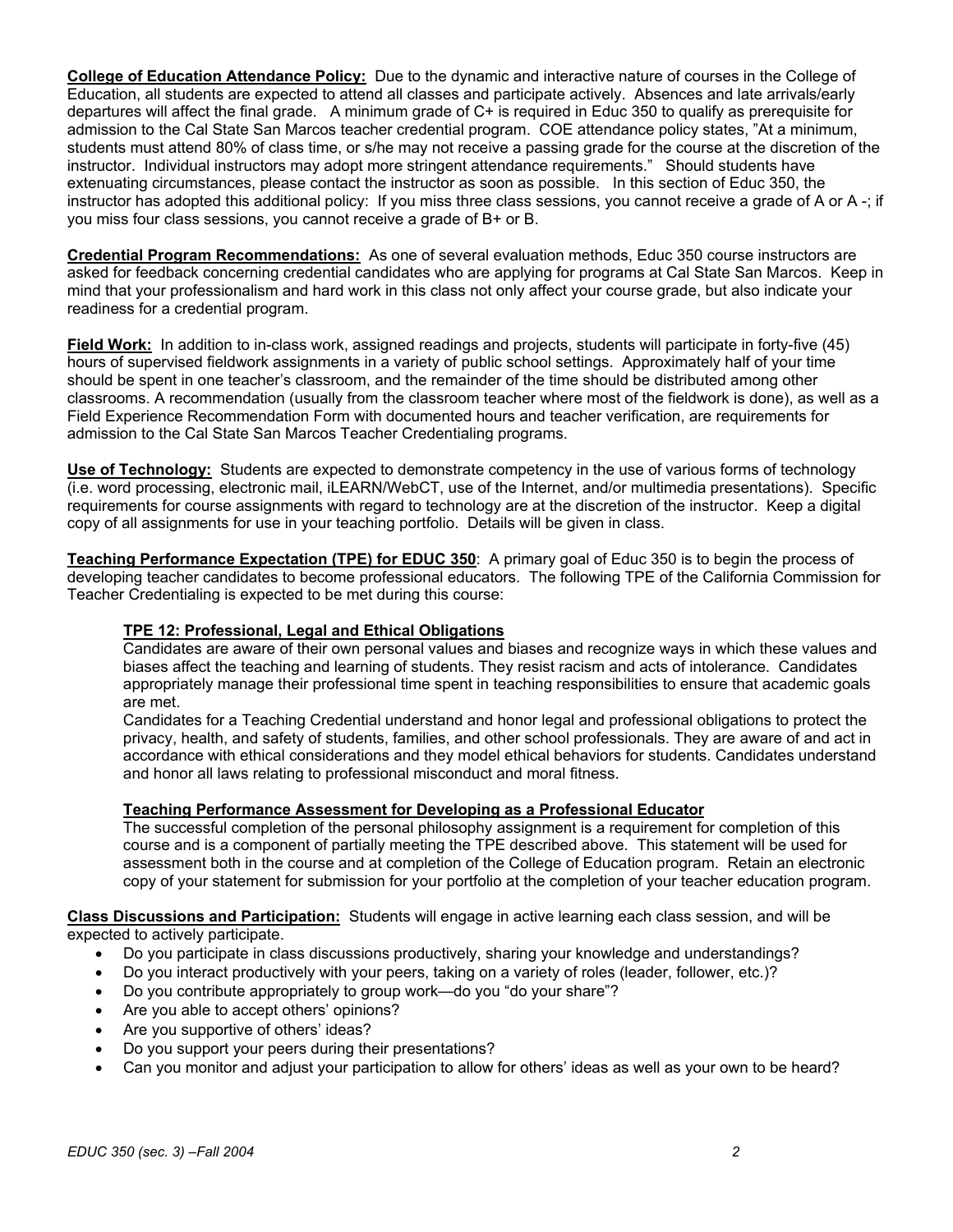**Course Requirements:** Teacher education is a professional preparation program. It is expected that students will come to class prepared to discuss the readings, submit required assignments, and participate in class activities. Students are expected to adhere to academic honesty and integrity, standards of dependability, confidentiality and writing achievement. Because it is important for teachers to be able to effectively communicate their ideas to students, parents, colleagues, and administrators, writing that is original, clear and error-free is a priority for the College of Education. It is expected that work will be turned in on time. Please discuss individual issues with the instructor. Points will be deducted if assignments are submitted late (10% penalty per day late; no credit will be awarded if the assignment is one week late).

## **Required Texts:**

Armstrong D.G., Henson, K.T., and Savage, T.V. (2004). *Teaching Today* (7<sup>th</sup> ed.). Merrill Prentice Hall. Villa, R. A. and Thousand, J. S. (1995). *Creating an Inclusive School.* Alexandria, VA: Association for Supervision and Curriculum Development. (Chapters 1, 2, 3, p. 125-135 and 162-167)

## **One of the Following "Choice Books":**

Codell, E. R. (2001). *Educating Esmé.* Chapel Hill, NC: Algonquin. Diver Stamnes, A. (1995). *Lives in the Balance.* Albany, NY: SUNY Press. Foster, M. (1997). *Black Teachers on Teaching*. New York: New Press. Jennings, K. (Ed.). (1994). *One Teacher in 10.* los Angeles: Alyson Books. Michie, G. (1999). *Holler If You Hear Me.* New York: Teachers College Press. Paley, V. G. (1993).*You Can't Say You Can't Play.* Cambridge, MA: Harvard Press.

### **Assignments and grading:**

Interview of a teacher 10 points and the set of the set of the set of the set of the set of the set of the set of the set of the set of the set of the set of the set of the set of the set of the set of the set of the set o Details will be given in class. The written report is due on September 14.

#### Classroom observation reports 15 points

Using the classroom observation instrument provided in class, write up fifteen 30-minute observations in your field sites. Submit five of these on the dates on the course schedule.

#### Essay: First-hand Accounts of Teachers 10 points

Prepare a 3-page essay on the teacher(s) whose experiences were chronicled in your choice book. How did the teacher(s) in your book tell her/his/their story(ies)? How did the teacher(s) learn about the students and their needs? What did the teacher(s) do to address the students' needs? How did the teacher(s) find fulfillment in the career of teaching? How does the experience of the teacher(s) relate to the readings and discussions from your coursework this semester? You must make explicit connections to coursework, and you must relate the book to your own thinking about teaching. You and the others who read the same book will share your book to your classmates in a creative presentation.

#### School Law and Diversity 10 points 10 points 10 points 10 points 10 points 10 points 10 points 10 points 10 points 10 points 10 points 10 points 10 points 10 points 10 points 10 points 10 points 10 points 10 points 10 poin

Details will be given in class.

Contemporary issues research 15 points and the contemporary issues research 15 points and 15 points of the contemporary issues research 15 points and 15 points of the contemporary issues research 15 points and 15 points of

Choose (1) an issue that interests you (from the topics given to you by the instructor) and (2) a partner with whom to work. Research the issue and prepare an oral report to share in class. The report should describe and analyze the issue. Reports to the class will be spaced out over the class periods during the second half of the semester. When you present your research orally, provide a one-page summary and a reference list for your classmates.